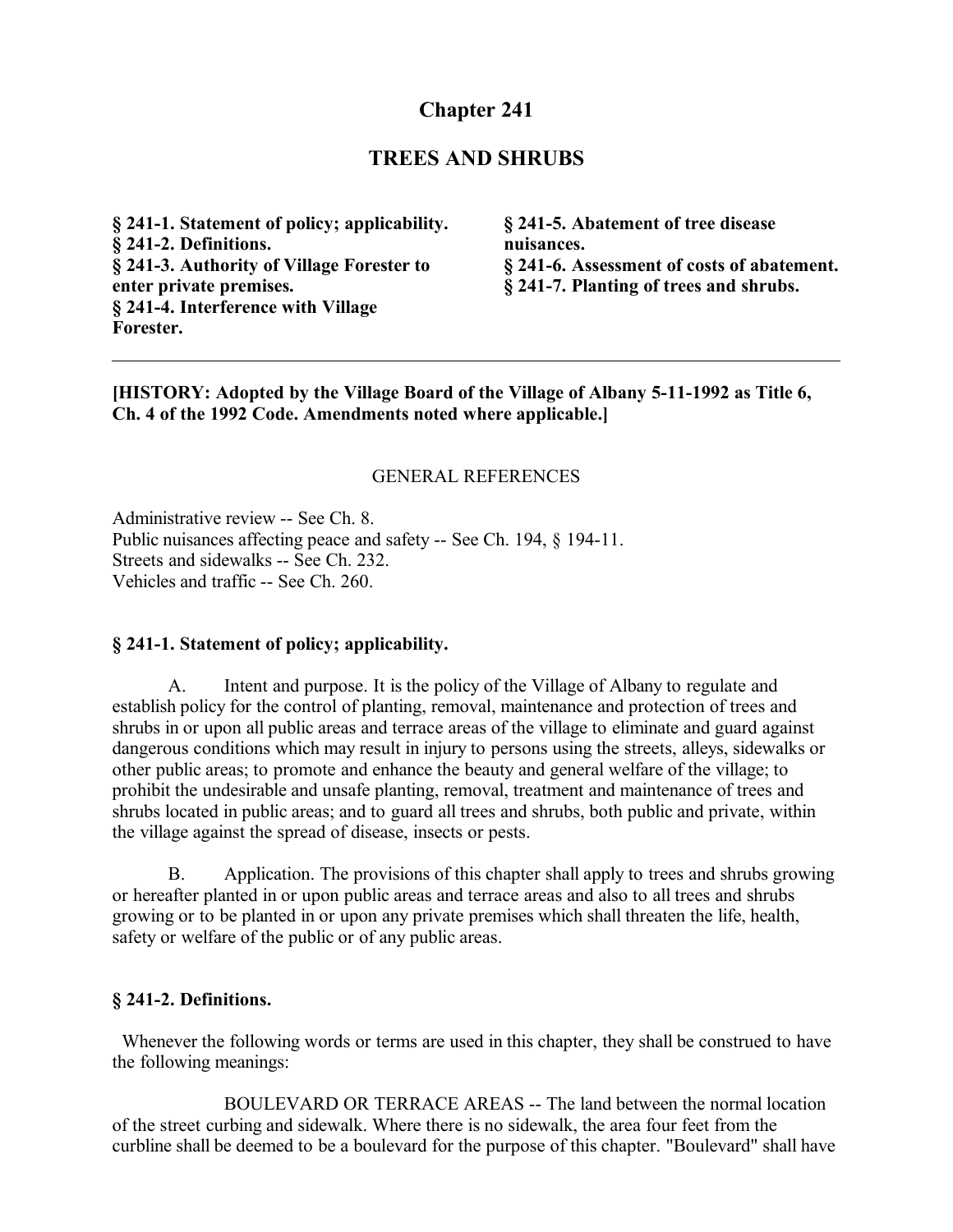the same meaning as "terrace." Where there are only sidewalks, the area four feet from the curb shall be deemed boulevard areas under this chapter.

EVERGREEN TREE -- Any woody plant normally having one stem or trunk and bearing foliage in the form of needles and crowns which extend from ground level throughout its entire height.

FORESTER -- Person designated by the Village Board as authorized to carry out provisions of this chapter.

MAJOR ALTERATION -- Trimming a tree beyond necessary trimming to comply with this chapter.

PERSON -- Person, firm, association or corporation.

PUBLIC AREAS -- Includes all public parks and other lands owned, controlled or leased by the village, except the terrace areas.

PUBLIC NUISANCE -- Any tree or shrub or part thereof which, by reason of its condition, interferes with the use of any public area; is infected with a plant disease; is infested with injurious insects or pests; is injurious to public improvements; or endangers the life, health, safety or welfare of persons or property.

PUBLIC TREES AND SHRUBS -- All trees and shrubs located or to be planted in or upon public areas.

SHRUBS -- Any woody vegetation or a woody plant having multiple stems and bearing foliage from the ground up.

TREE -- Any woody plant normally having one stem or trunk bearing its foliage or crown well above ground level to heights of 16 feet or more.

### **§ 241-3. Authority of Village Forester to enter private premises.**

A. The Village Board may designate a municipal employee or citizen to perform the duties of Forester under W.S.A. ch. 27 and may authorize such Forester to perform the duties and exercise the powers imposed on the Village Board by this chapter. The Village Forester shall annually be appointed by the Village President, subject to Board confirmation, at the Board's organizational meetings.

B. The Village Forester or his authorized representative may enter upon private premises at all reasonable times for the purpose of examining any tree or shrub located upon or over such premises and carrying out any of the provisions of this chapter.

### **§ 241-4. Interference with Village Forester.**

 No person shall interfere with the Village Forester or his authorized representative while he is engaged in carrying out any work or activities authorized by this chapter.

### **§ 241-5. Abatement of tree disease nuisances.**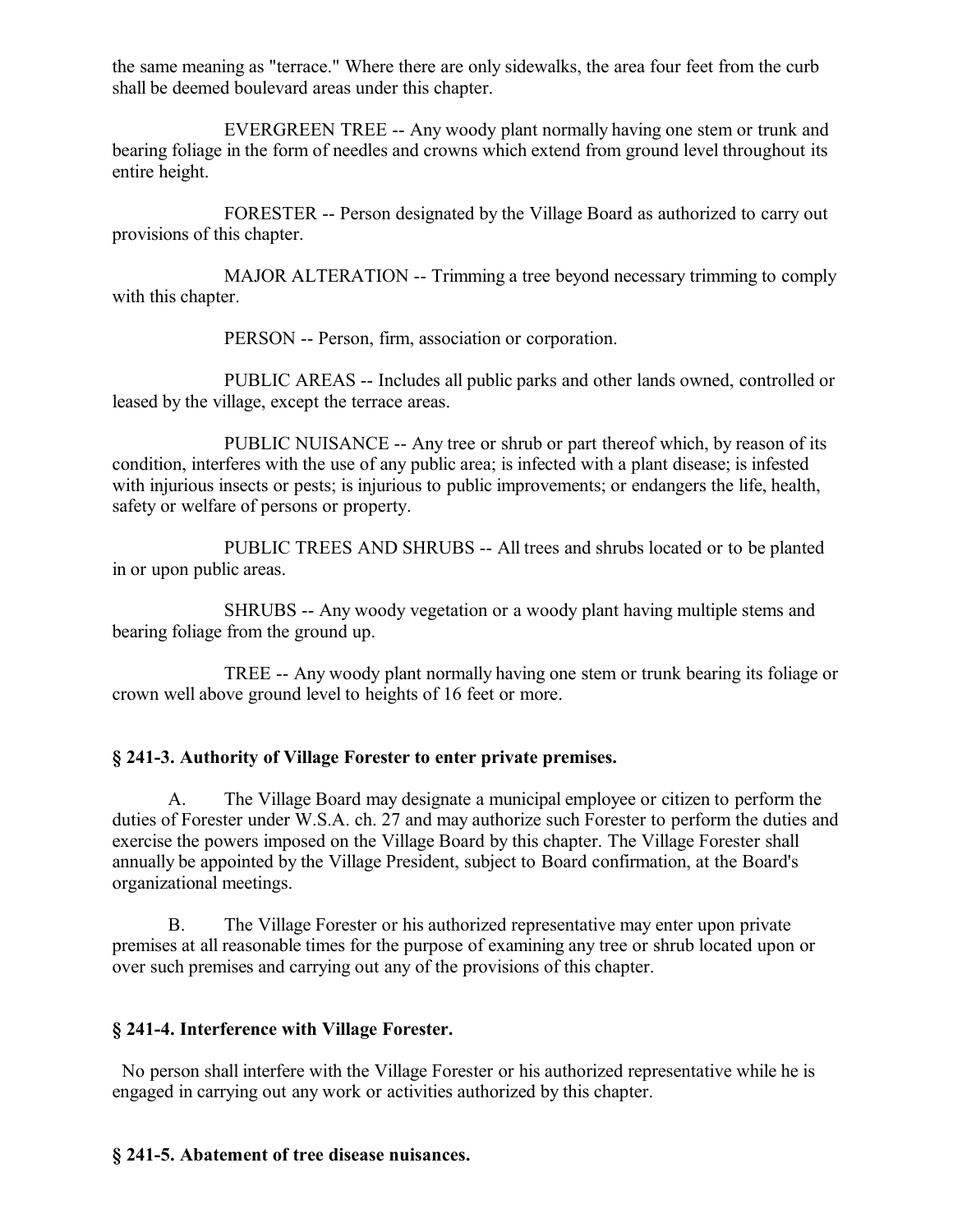A. Dutch Elm and other tree diseases a public nuisance. Whereas the Village Board has determined that there are many trees growing on public and private premises within the village, the loss of which would substantially depreciate the value of public and private property, impair the use and enjoyment of public and private premises and erode the tax base of the village, and that the health and life of such trees is threatened by fatal diseases, such as Dutch Elm disease, which is spread by the elm bark beetles Scolytus multistriatus (Eichb.) or Hylurgopinus rufipes (Marsh.), the Village Board hereby declares its intention to control and prevent the spread of such disease and the insect pests and vectors which carry such diseases and specifically declares Dutch Elm disease and the elm bark beetles which carry such disease to be public nuisances.

B. Definitions. As used in this section, unless otherwise clearly indicated by the context, the following terms shall have the meanings indicated:

PERSON -- Person, firm or corporation.

PUBLIC NUISANCE:

(1) Fatal or deleterious tree diseases.

(2) Elm bark beetles Scolytus multistriatus (Eichb.) or Hylurigopinus rufipes (Marsh.); Dutch Elm disease.

(3) Any living or standing elm tree or part thereof infected with the Dutch Elm disease fungus or in a weakened condition which harbors any of the elm bark beetles, Scolytus multistriatus (Eichb.) or Hylurgopinus rufipes (Marsh.).

(4) Any dead elm tree or part thereof, including logs, branches, stumps, firewood or other elm material from which the bark has not been removed and burned or sprayed with an effective elm bark beetle destroying concentrate.

(5) Any other deleterious or fatal tree disease.

(6) Any tree or part thereof which by reason of its condition and location is hazardous or dangerous to persons and property using or upon any public street, sidewalk, alley, park or other public or private place, including the terrace strip between curb and lot line.

(7) Any tree or part thereof which is infested by the eastern tent caterpillar or other defoliating larvae.

PUBLIC PROPERTY -- Owned or controlled by the village, including without limitation because of enumeration, public sites, parks, playgrounds, streets, alleys, sidewalks, boulevards and the terrace strip between the lot line and the curb or improved portion of any public way.

C. Inspection.

(1) The Village Forester shall inspect or cause to be inspected all premises and places within the village to determine whether any public nuisance exists thereon. He shall also inspect or cause the inspection of any elm tree reported or suspected to be infested with the Dutch Elm disease or any elm-bark-bearing materials reported or suspected to be infested with elm bark beetles.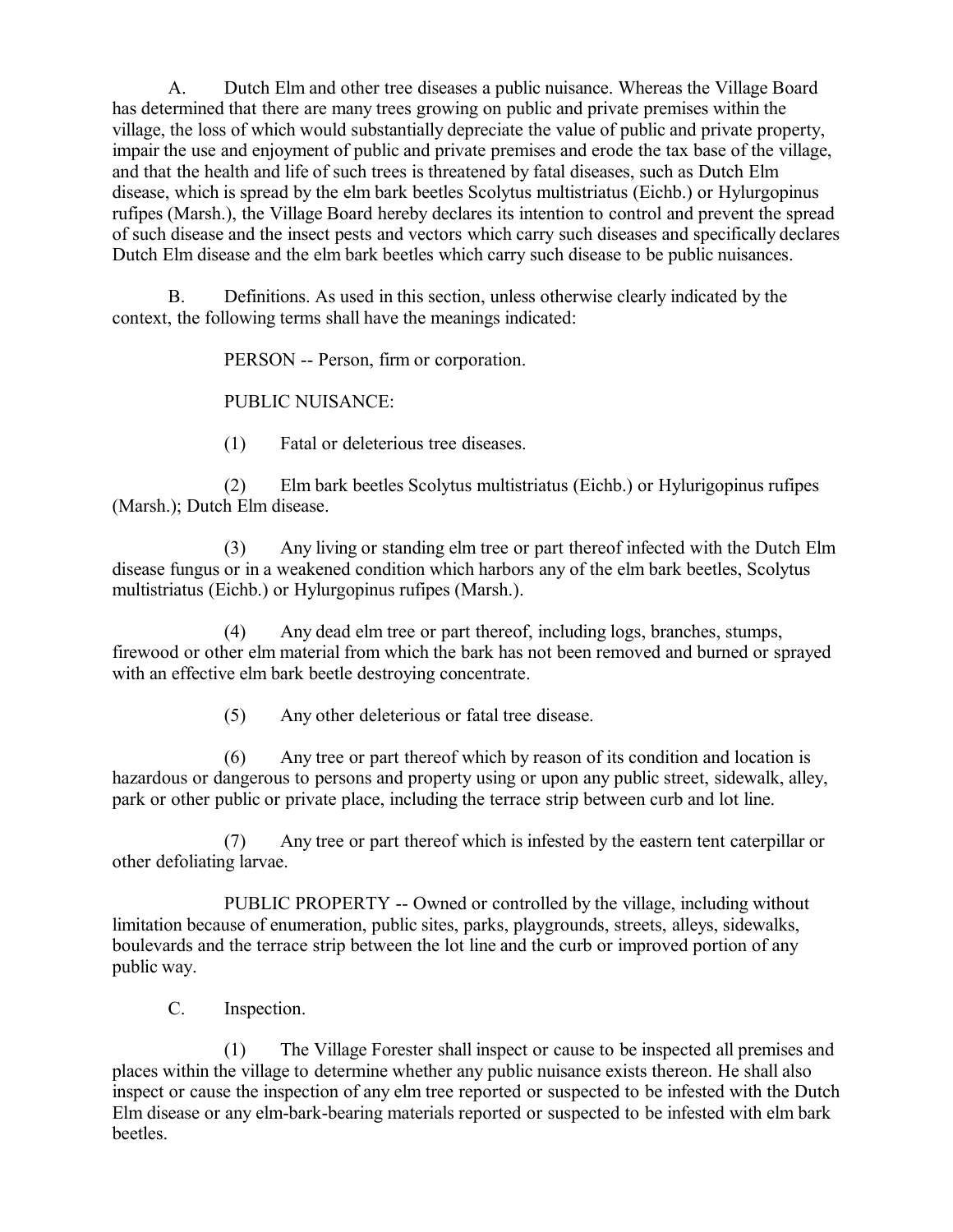(2) Whenever necessary to determine the existence of Dutch Elm disease or elm bark beetles in any tree, the person inspecting such tree shall remove or cut specimens from the tree in such manner as to avoid fatal injury thereto and deliver such specimens to the Forester, who shall forward them to the Wisconsin Department of Agriculture at Madison for analysis to determine the presence of such nuisances.

(3) The Forester and his agents or employees shall have authority to enter upon private premises at reasonable times for the purpose of carrying out any of the provisions of this section.

D. Abatement of nuisances; duty of Forester.

(1) The Forester shall order, direct, supervise and control the abatement of public nuisances as defined in this section by spraying, removal, burning or by other means which he determines to be necessary to prevent as fully as possible the spread of Dutch Elm disease fungus, other deleterious tree diseases or the insect pests or vectors known to carry such diseases.

(2) Whenever the Forester after inspection or examination shall determine that a public nuisance as herein defined exists on public property in the village, he shall immediately abate or cause the abatement of such nuisance in such manner as to destroy or prevent as fully as possible the spread of Dutch Elm disease, other deleterious tree diseases or the insects, pests or vectors known to carry such disease fungus.

(3) Notice; abatement.

(a) When the Forester shall determine with reasonable certainty that a public nuisance exists upon private premises, he shall immediately serve or cause to be served personally or by registered mail upon the owner of such property, if he can be found, or upon the occupant thereof, a written notice of the existence of such nuisance and of a time and place for a hearing, not less than 14 days after service of such notice, on the abatement action to be taken. Such notice shall describe the nuisance and recommend procedures for its abatement, and shall further state that unless the owner shall abate the nuisance in the manner specified in the notice, or shall appear at the hearing to show that such nuisance does not exist or does not endanger the health of trees in the village, the Forester shall cause the abatement thereof at the expense of the property served. If the owner cannot be found, such notice shall be given by publication in a newspaper of general circulation in the village.

(b) If, after hearing held pursuant to this subsection, it shall be determined by the Village Board that a public nuisance exists, it shall forthwith order the immediate abatement thereof. Unless the property owner abates the nuisance as directed within five days after such hearing, the Forester shall proceed to abate the nuisance and cause the cost thereof to be assessed against the property in accordance with the procedures provided in this section. The Forester may extend the time allowed the property owner for abatement work, but not to exceed 10 additional days.

E. Spraying.

(1) Whenever the Forester shall determine that any tree or part thereof is infected with a deleterious or fatal tree disease or is in a weakened condition or harbors elm bark beetles, he may cause all trees within a one-thousand-foot radius thereto to be sprayed with an effective disease-destroying concentrate or other insecticide, following prior authorization by the Village Board.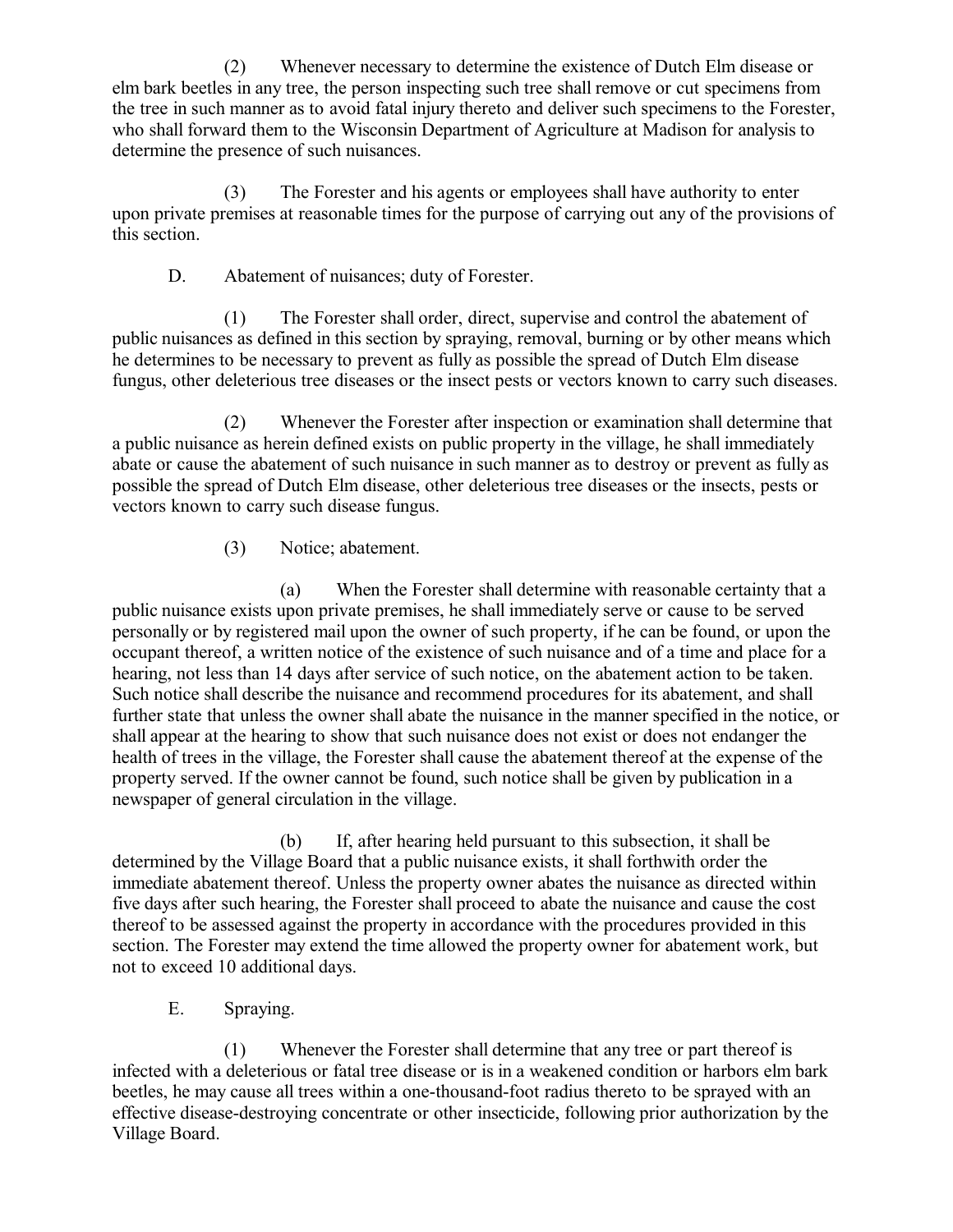(2) In order to facilitate the work and minimize the inconvenience to the public of any spraying operations conducted under this section, the Forester shall cause to be given advance public notice of such operations by newspaper, radio, television, public service announcements or other effective means and shall also cause the posting of appropriate warning notices in the areas and along the streets where trees are to be sprayed at least 24 hours in advance of spraying. When any residue or concentrate from municipal spraying operations can be expected to be deposited on any public street, the Forester shall also notify the Police Department, who shall take all necessary steps to make and enforce temporary parking and traffic regulations on such streets as conditions require. Temporary "No Parking" notices shall be posted in each block of any affected street at least 24 hours in advance of spraying operations.

(3) When appropriate warning notices and temporary "No Parking" notices have been given and posted in accordance with Subsection B, the village shall not allow any claim for damages to any vehicle caused by such spraying operations.

(4) When trees on private property are to be sprayed, the Forester shall notify the owner of such property and proceed in accordance with the requirements of Subsection D(3).

### **§ 241-6. Assessment of costs of abatement.**

A. The entire cost of abating any public nuisance or spraying trees as defined herein shall be charged to and assessed against the parcel or lot abutting on the street, alley, terrace, boulevard or parkway upon or in which such tree is located or the parcel or lot upon which such tree stands in accordance with W.S.A. s. 66.60(16) or W.S.A. s. 27.09. The cost of abating any such nuisance or part thereof which is located in or upon any park shall be borne by the village.

B. The cost of abating a public nuisance or spraying elm trees or elm wood located on private premises when done at the direction and under the supervision of the Forester shall be assessed to the property on which such nuisance, tree or wood is located as follows:

(1) The Forester shall keep a strict account of the cost of such work or spraying and the amount chargeable to each lot or parcel and shall report such work, charges, description of lands to which charged and names and addresses of the owners of such lands to the Village Board on or before October 15 of each year.

(2) Upon receiving the Forester's report, the Board shall hold a public hearing on such proposed charges, giving at least 14 days' advance notice of the time, place and purpose of such hearing to interested persons by publication in a newspaper of general circulation in the municipality and by mail to the owner of each property proposed to be charged. Each property owner shall be notified of the amount proposed to be assessed against his premises and the work for which such charge is being made.

(3) After such hearing, the Village Board shall affirm, modify and affirm or disapprove such assessments by resolution and shall cause a copy thereof to be published. Upon adoption and publication of such resolution, assessments made thereby shall be deemed final.

(4) The Village-Clerk-Treasurer shall mail notice of the amount of such final assessment to each owner of property assessed at his last-known address, stating that, unless paid within 30 days of the date of the notice, such assessment will be entered on the tax roll as a tax against the property, and all proceedings in relation to the collection, return and sale of property for delinquent real estate taxes shall apply to such assessment.